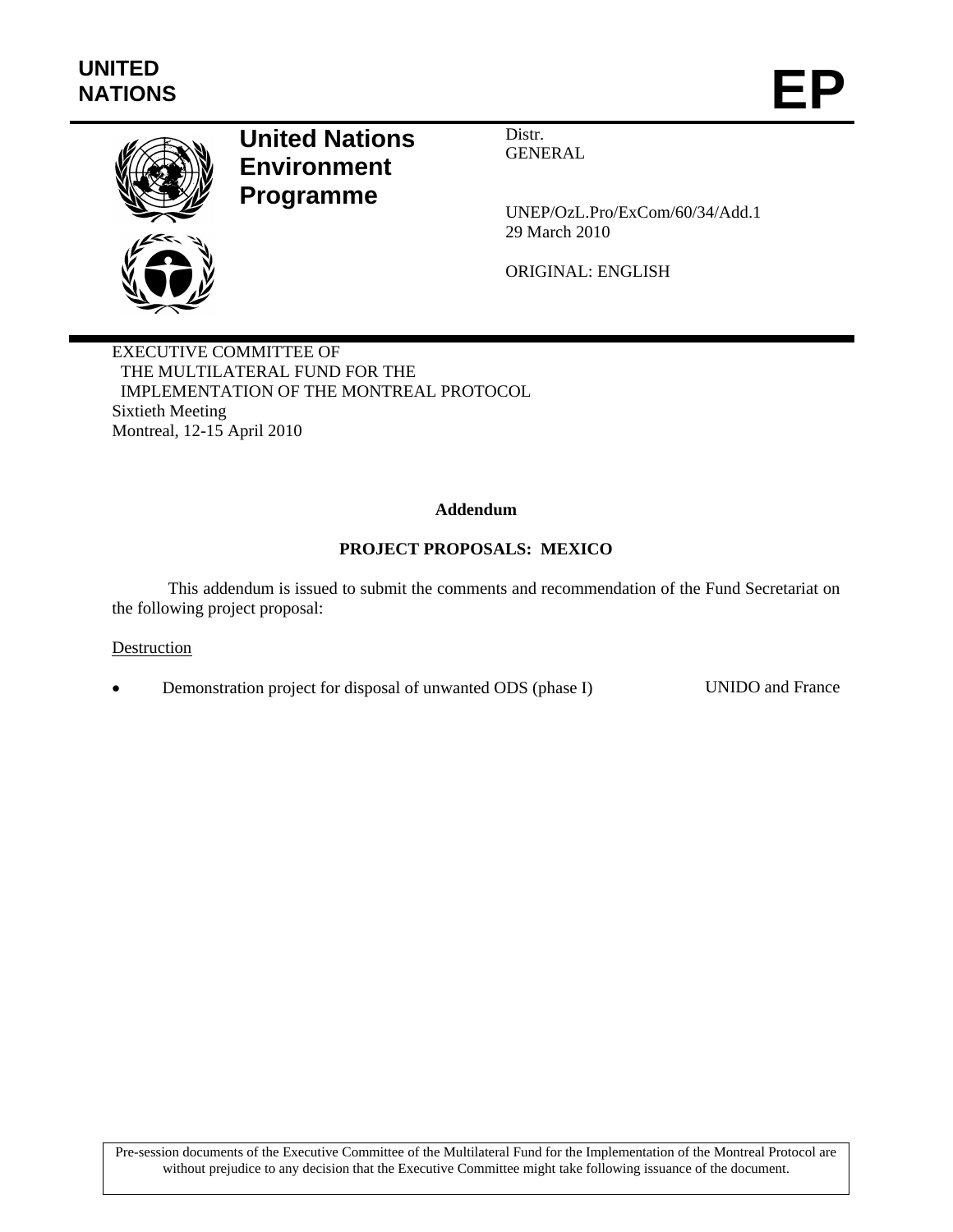# **PROJECT DESCRIPTION**

## Introduction

1. UNIDO, on behalf of the Government of Mexico and the Government of France as co-implementing agency, submitted to the  $60<sup>th</sup>$  Meeting a "Demonstration project for disposal of unwanted ODS (phase I)". The project as originally submitted is addressing the disposal of up to 142.5 ODP tonnes of CFC-12 and 63.0 ODP tonnes of CFC-11 in the refrigeration sector by 2012, and also disposal of a further amount up to 1,575 ODP tonnes during the second project phase of ten years, for which no funding is required. The first phase of this project is meant to establish the facilities and start the operation, as well as generate income through credits; the second phase foresees a multi-year operation of the disposal facilities. UNIDO and the Government of France had requested a grant from the Multilateral Fund of US \$2,723,000 plus agency support cost.

2. At the 58<sup>th</sup> Meeting of the Executive Committee, criteria and guidelines for the selection of ODS disposal projects were discussed, and led to decision 58/19. This decision established the basis for the review and approval of disposal demonstration projects. The review of the Secretariat is being carried out based on the principles established through this decision. For this particular submission, the Secretariat would like to recall sub-paragraph (a) (ii) (a) of the decision, which specifies that no funding would be available for the collection of ODS. The definition for the collection of ODS was included in an annex to the report of the 58th Meeting, called "definitions of activities included in the interim guidelines for the funding of demonstration projects for the disposal of ODS".

## Relevant criteria for demonstration projects as per decision 58/19

3. The Executive Committee requested in this decision that any demonstration project on ODS disposal would cover only aspects not yet included in other demonstration projects. Since this project is the first submission of a demonstration project for ODS disposal this criterion is fulfilled. UNIDO indicated in their submission that, during phase I, activities are to be carried out in the categories of collection, transport, storage and destruction. Collection refers here to the extraction of ODS from refrigerators already collected, i.e. the costs of removing the CFC-12 and CFC-11 from the refrigerators and transferring them into transport containers.

4. The project proposal is closely related to a national incentive programme for the retirement of domestic refrigeration and air conditioning equipment. A very successful incentive programme was organized in 2005, where 604,000 domestic refrigerators have been replaced and, subsequently destroyed. In addition, 126,000 air conditioners have also been replaced and destroyed, leading to the recovery of 22 tonnes of CFC-12 and 88 metric tonnes of HCFC-22; CFC-11 from the foam in refrigerators has not been recovered. According to UNIDO the Mexican Government has established a further substitution programme for domestic refrigerators and air conditioners with a target of 1.6 million units to be collected between 2009 and 2012, which has already commenced operation. With this information, UNIDO provided a sound basis for the estimate of ODS to be recovered and, subsequently, destroyed.

- 5. UNIDO proposes to recover ODS from appliances using a two-step approach:
	- (a) In step one, the refrigerant is removed from the refrigeration cycle; UNIDO proposes to also remove the refrigeration oil and treat it to remove the CFC-12 dissolved in it and thus increase the efficiency of the CFC-12 recovery; and
	- (b) In step two, the refrigerator is entering a shredder, the shredded material is sorted and the polyurethane foam grinded. This destroys the cell structure of the foam and releases a significant portion of the CFC-11 within.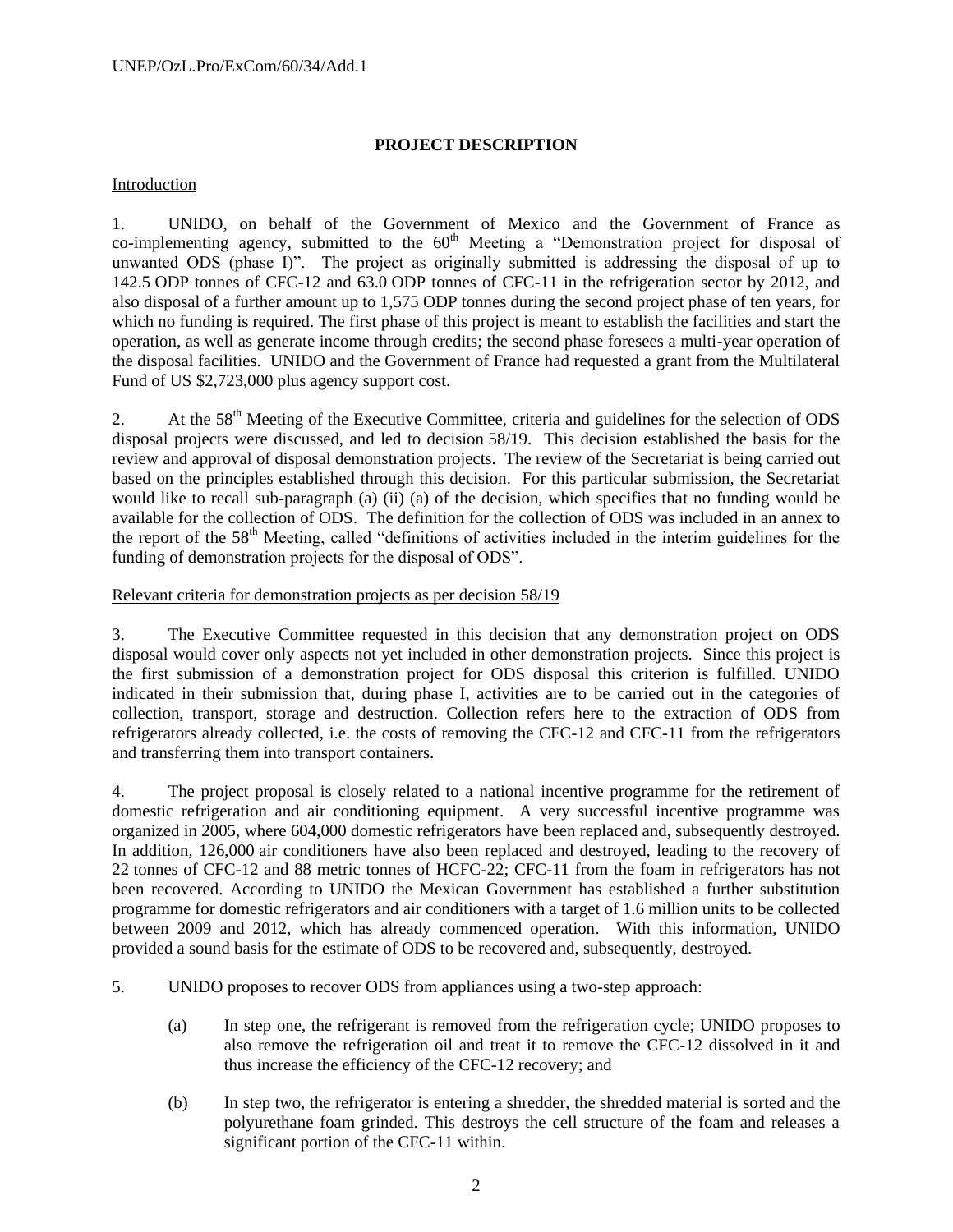6. UNIDO also proposes a number of additional activities, such as using an existing cement kiln in Mexico for destruction of CFCs, purchasing a mobile plasma arc destruction facility for destruction of 1.5 tonnes (metric) of halon per year, and introducing a manufacturer liability scheme in the country. UNIDO informed also that collected ODS from the previous appliance replacement programme has yet to be destroyed.

7. UNIDO included extensive documentation related to the business model to ensure continued and sustainable operation of the destruction facility in phase 2, which provides, *inter alia*, the description required of the management and financial set up and a clear indication in how future funding is being thought and will likely contribute to the project.

#### **SECRETARIAT'S COMMENTS AND RECOMMENDATION**

## **COMMENTS**

8. The Secretariat advised UNIDO that the collection of ODS from refrigerators is not eligible. However, once the refrigerant and foam blowing agent has been extracted, the further treatment of these ODS is eligible. The Secretariat consequently advised UNIDO that the costs for collection – other than a provision for monitoring – should not be part of the project costs.

9. Using the base information provided by UNIDO, the Secretariat undertook modelling of the financial viability of the overall project. The Secretariat believes that a number of the findings might be of general interest to the Executive Committee and has therefore, presented them in the following paragraphs in some detail.

- (a) In case of this project, the refrigerators have already been collected and are concentrated in a few locations, as part of an energy efficiency / appliance replacement activity. In order to destroy the ODS, the substances have to be extracted from the appliances, transported and destroyed. The Secretariat looked only at the project and its impact starting with the already collected refrigerators;
- (b) For removing CFCs from refrigerators in Mexico, the following options are available, listed by increasing complexity and costs:
	- (i) Removing the refrigerant from the appliance with relatively simple refrigerant recovery equipment; the "CFC-12 recovery-only" option. However, refrigerators have a large amount of refrigeration oils in their cycles, and the CFC-12 refrigerant is highly soluble in these oils. Using only a recovery process will leave a large volume refrigerant in the refrigeration oil;
	- (ii) In addition to removing the refrigerant, removing also the refrigeration oil and treating them to extract the CFC-12; the "CFC-12 recovery and oil-treatment" option;
	- (iii) In addition to (i) or (ii), the CFC-11 in the insulation foam can be recovered; this requires shredding of the refrigerators, sorting the material after the shredding, and feeding the foam into a mill to open the pores and release the CFC-11. The CFC-11 released in these processes has to be recovered from the air or gas present during shredding and milling; the "CFC-11 recovery" option;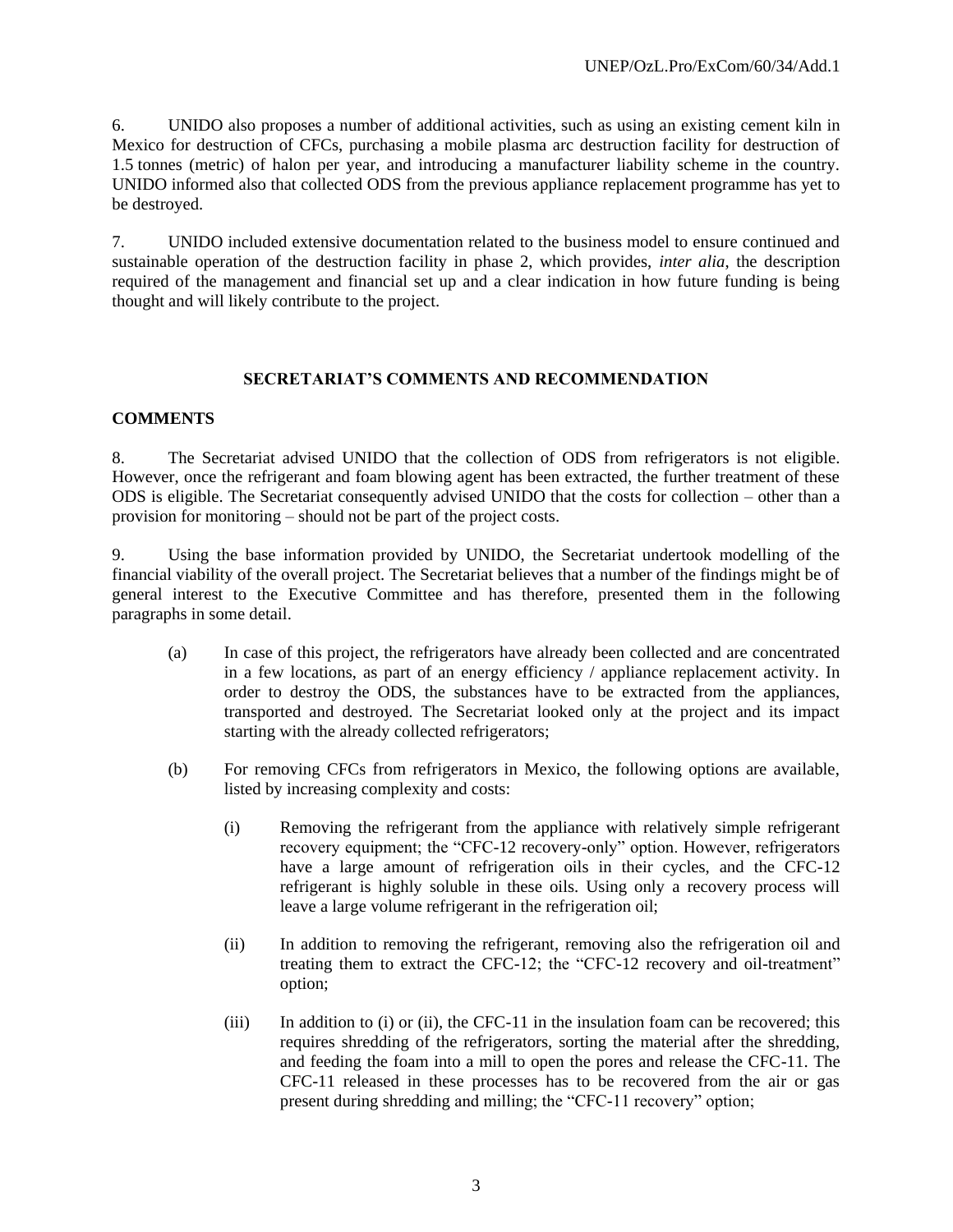l

- (c) UNIDO proposes to generate income for sustainable, long term funding of refrigerator and CFC destruction by destroying CFCs under one of the carbon-trading mechanisms. In these cases, reductions in release of a greenhouse gas can be traded, if those reductions and how they are being measured have been achieved under an accepted protocol. Since CFCs are not covered by the Kyoto Protocol, only so-called voluntary markets might trade in these Verified Emission Reductions (VERs).<sup>1</sup> In February 2010, the "Article 5 Ozone Depleting Substances Project Protocol - Destruction of Article 5 Ozone Depleting Substances Banks" was published by the Climate Action Reserve  $(CAR)^2$ ; this is currently the only such protocol that would allow destruction of ODS from Article 5 countries. One of the provisions is that any destruction has to take place in the United States; consequently, if destruction capacity would be established in Mexico, there would be no eligibility for VERs, and, thus, no income under the current situation. The Secretariat advised UNIDO, and UNIDO agreed to adapt the project by removing the establishment of a plasma arc destruction facility and the use of a cement kiln in Mexico and replacing it by transport of recovered ODS to the United States for destruction;
- (d) A number of other factors will influence the amount of CFCs recovered from the appliances, and any income which might be derived from destroying CFCs under a voluntary carbon standard:
	- (i) The future price for VERs is highly uncertain; since income from VERs is meant to provide sustained funding, the price fluctuations in VER prices lead to almost comparable fluctuations in the income under the project. Market information from January 2010 stated market prices for VER from the CAR at US  $\frac{1}{2}$  CO<sub>2</sub>. It should be noted that when issuing VERs, CAR issues only 80 per cent of the credits, retaining the remainder for the organisation itself. Consequently, income from VERs for any project would be only 0.8 times the market value of VERs;
	- (ii) Refrigerators being delivered to a recycling facility are in many cases functional and contain refrigerant, in some cases; any refrigerant losses might be due to losses during use or damage during transport. The Secretariat consulted a number of studies, according to which the share of refrigerant-containing refrigerators is about 70 per cent of all refrigerators delivered to European recyclers. The recycling efficiency using method (ii) is very high, with reported recovery of more than 90 per cent of the original charge for those system still functional. Assuming that 70 per cent of the refrigerators still contain refrigerant, amounting to 120g per refrigerator, about 76g of refrigerant could be recovered per unit entering into the recycling programme. In the past, Mexico only recovered according to method (i), and achieved an average of 36g per refrigerator entering into the recycling programme;

<sup>&</sup>lt;sup>1</sup> VERs is the general name given to carbon offset credits in the voluntary carbon market. These are tradable credits for greenhouse emission reductions generated to meet voluntary demand for carbon credits by organisations and individuals wanting to offset their own emissions

 $<sup>2</sup>$  The Climate Action Reserve, CAR, is, according to information from their web-site, a national offsets programme in the United</sup> States with an aim to ensure integrity, transparency and financial value in the U.S. carbon market. It does this by establishing regulatory-quality standards for the development, quantification and verification of greenhouse gas reduction projects in North America; issuing carbon offset credits generated from such projects; and tracking the transaction of credits over time in a transparent, publicly-accessible system. Adherence to the Reserve's high standards ensures that emissions reductions associated with projects are real, permanent and additional.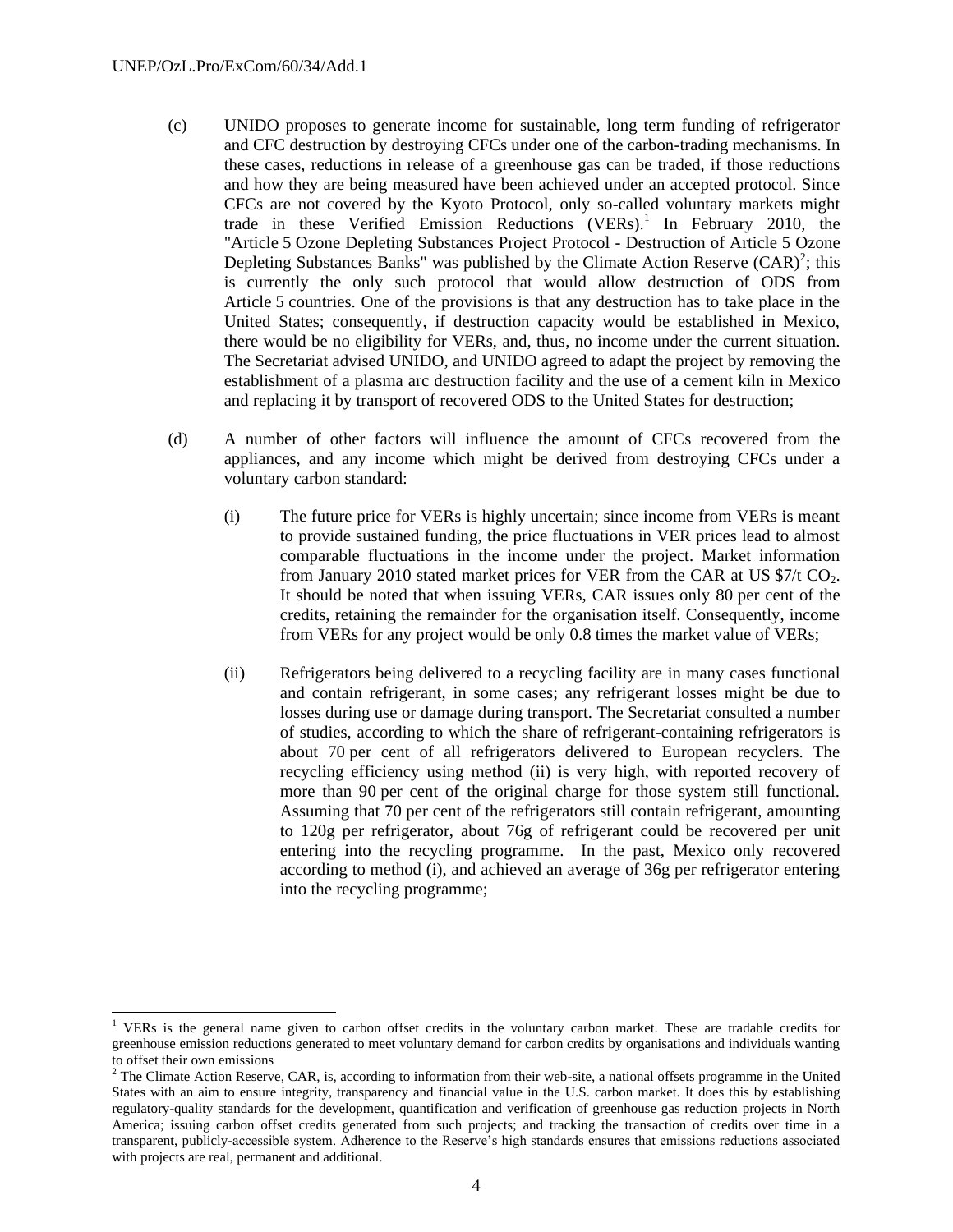- (iii) According to the studies used by the Secretariat, recovery of the CFC-11 from the insulation foam yields in Europe in the order of 220g to 250g of CFC-11 (average recovery from multi-refrigerator tests, value differs depending on the facility); this value might be slightly higher for refrigerators from Mexico due to, on average, larger dimensions. For the modelling, the Secretariat assumed 285g per unit, consistent also with data provided by UNIDO;
- (iv) The proportion of CFC refrigerators among all refrigerators to be collected is uncertain. The refrigerator industry in Mexico had converted mainly to HFC-134a/HCFC-141b between 1998 and 2004, and refrigerators are typically replaced between 15 and 25 years after purchase. However, UNIDO reported that in a previous refrigerator collection programme started in 2005, through which 604,000 refrigerators were collected, a number of HCFC/HFC appliances were included. With every year passing, the share of HCFC/HFC refrigerators will increase;
- (v) When collecting refrigerators with HFC-134a/HCFC-141b, the substances can only be kept separate from CFC-12 and CFC-11 if a very rigorous identification and selection of the refrigerators is carried out pre-destruction. In Europe the selection accuracy is at 95 per cent, i.e. 5 per cent of the refrigerators might be associated with the wrong group. This leads to a likely recovery and/or shredding of non-CFC refrigerators, with the associated cost. In addition, it is likely that the recovery of refrigerant and blowing agent will result in a mix of HFC-134a/CFC-12 and HCFC-141b/CFC-11. These mixtures will incur similar transport and destruction costs depending on their total mass, but carbon credits will only be associated with the actual amount of CFC-11 and CFC-12 in the mixture since HCFC-141b and HFC-134a continue to be manufactured and are therefore ineligible. In addition, it is conceivable that the destruction cost for the mixture per kg might actually increase as compared to the destruction costs for pure substance;
- (vi) The processing cost per refrigerator (including hardware cost) for this project has been estimated on the basis of literature data and UNIDO's information. It appears that the possible cost of the CFC-11 recovery option per refrigerator would be in the order of at least US \$10. This figure is based on the source with the lowest cost assumption, i.e. the project proposal by UNIDO; while other sources specify up to US \$30 per refrigerator. For the CFC-12 recovery-only option, a cost of US \$0.5 per refrigerator was assumed, while for the CFC-12 recovery and oil treatment option, cost of US \$2.5 per refrigerator was assumed. The difference between the two options is the recovery rate per refrigerator, which is twice as high for the option with oil-treatment and would achieve above 98 per cent CFC-12 recovery.
- (e) On the basis of the above information, the Secretariat developed a complex model taking into account all of the above information, and using a refrigerator lifetime of up to 25 years with a logarithmic decline, with about 40 per cent of the refrigerators being replaced before reaching an age of 25 years. This was used to model the percentage of CFC refrigerators for recovery over the next decade vis-à-vis all refrigerators collected. It was assumed that 1.2 million refrigerators would be delivered over the next eleven years to a recycling centre, and that only those refrigerators containing CFCs are treated; in the last year of operation (2020), the share of refrigerators containing CFCs would reach 80 per cent, from an initial value of above 94 per cent;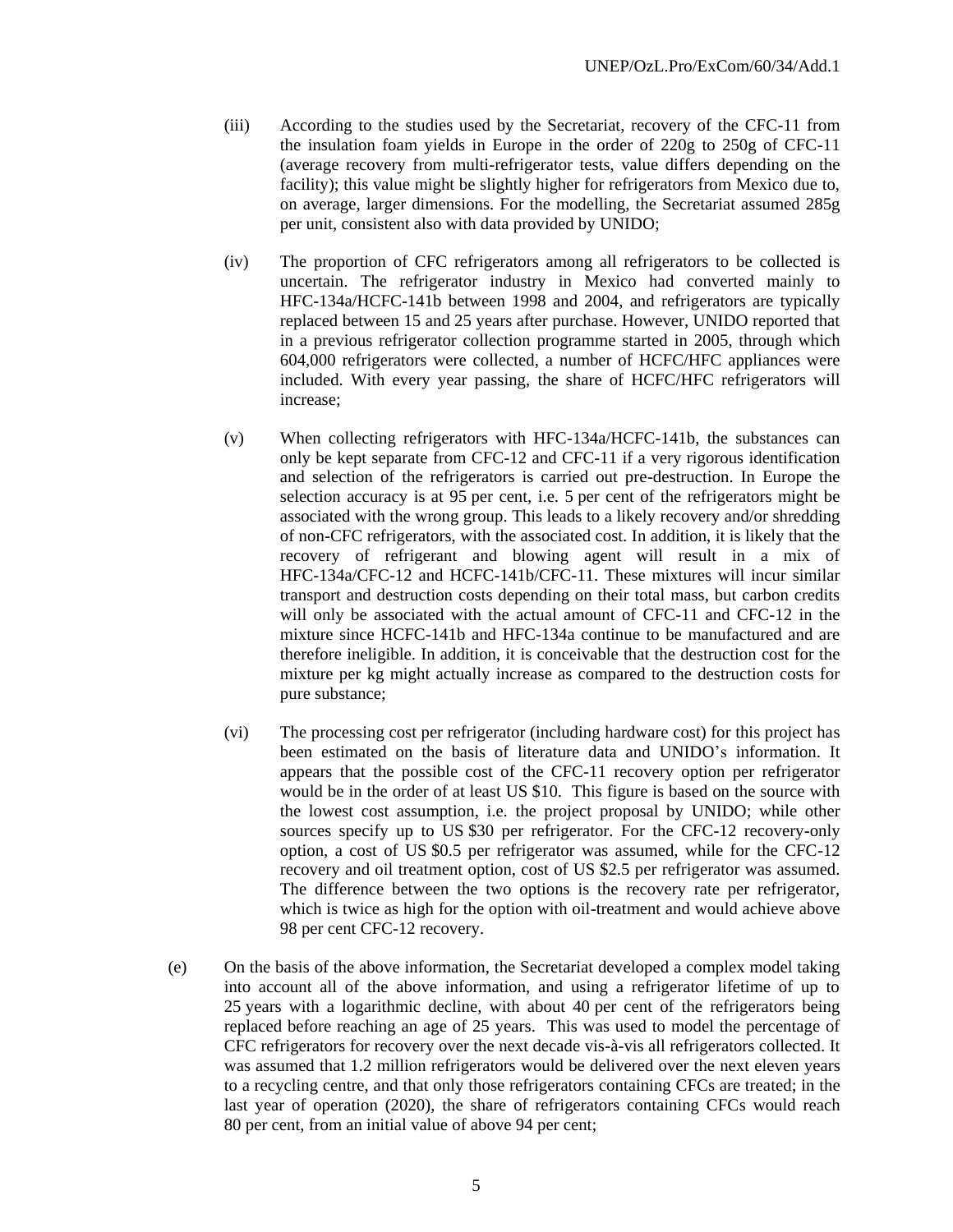(f) The Secretariat aggregated the annual income and expenditure, and looked at the environmental effect; the results of the modelling effort provided below are meant to provide some feel for the financial magnitude of the overall undertaking, and are only an indication, not a prediction. The Secretariat established some simple indicators to compare the different options for recovery of CFC from refrigerators, by relating the costs of each solution to the environmental impact in terms of both ODS and GWP. The results of the modelling undertaken on the above basis and the resulting indicators are shown in the below table.

|                         | <b>Options</b>                                                                                          |                            | <b>CFC-12</b><br>recovery-only | <b>CFC-12</b><br>recovery and<br>oil-treatment | <b>CFC-11</b><br>recovery |
|-------------------------|---------------------------------------------------------------------------------------------------------|----------------------------|--------------------------------|------------------------------------------------|---------------------------|
|                         | ODS recovered [ODP tonnes], total                                                                       |                            | 38.1                           | 79.5                                           | 304                       |
|                         | ODS recovered [ODP tonnes], average per year                                                            |                            | 3.81                           | 7.95                                           | 30.4                      |
|                         | Climate impact [tonnes of $CO2$ equiv], total                                                           |                            | 415,290                        | 866,550                                        | 1,447,680                 |
|                         | Max. eligible project costs (assuming 2 years) [US \$]                                                  |                            | 100,600                        | 209,880                                        | 797,280                   |
| Aggregated cost [US \$] |                                                                                                         |                            | 961,000                        | 2.13 million                                   | 15.34 million             |
|                         | Aggregated income [US \$]                                                                               |                            | 2.32 million                   | 4.85 million                                   | 12.98 million             |
| funding) [US $$$ ]      | Aggregated profits (taking into account possible MLF                                                    |                            | 1.37 million                   | 2.93 million                                   | -1.57 million             |
|                         | Capital needed from e.g. the facility to ensure liquidity<br>(taking into account MLF funding) [US \$]  |                            | 75,000                         | 410,000                                        | 7.5 million               |
| <b>Indicators</b>       |                                                                                                         |                            |                                |                                                |                           |
|                         | Cost effectiveness [US \$/one-time kg<br>ODS emission reduction] $3$                                    | <b>MLF</b> funding<br>only | 13.2                           | 13.2                                           | 13.2                      |
|                         |                                                                                                         | Total cost                 | 25.2                           | 26.8                                           | 50.5                      |
|                         | Total cost vs. climate impact ("climate cost<br>effectiveness") [US \$/tonne CO <sub>2</sub> phase-out] |                            | 2.31                           | 2.46                                           | 10.60                     |
| Liquidity               | Per kg ODS phase-out [US \$]                                                                            |                            | 1.97                           | 5.16                                           | 24.67                     |
| needed                  | Per tonne $CO2$ phase-out [US \$]                                                                       |                            | 0.18                           | 0.47                                           | 5.18                      |
| Funding shortfall       |                                                                                                         |                            | N <sub>o</sub>                 | N <sub>o</sub>                                 | Yes                       |

| Table 1: Key data on three options of CFC recovery |
|----------------------------------------------------|
|----------------------------------------------------|

l <sup>3</sup> In the Multilateral Fund, cost effectiveness figures have been defined on the basis of reduction in annual consumption, i.e. the annual consumption would for every year in the future be lower by the tonnage replaced in a project ("sustained aggregate reduction"). In terms of actual amount of ODS not consumed, the saving is recurring every year, i.e. ideally every year after completion of a project the consumption is lower than before by the margin phased out in the project. The impact on the environment is, therefore, an aggregated number being a multiple of the tonnes of annual consumption phased out. To assess the absolute impact of a project on the ozone layer, one could multiply the cost effectiveness by a factor of, e.g., ten to reflect that without a project this company would have consumed the quantity of ODS phased out for ten years longer. The destruction of CFC, however, is a one-time effect, and therefore in terms of cost effectiveness about a magnitude lower than consumption sector projects usually are.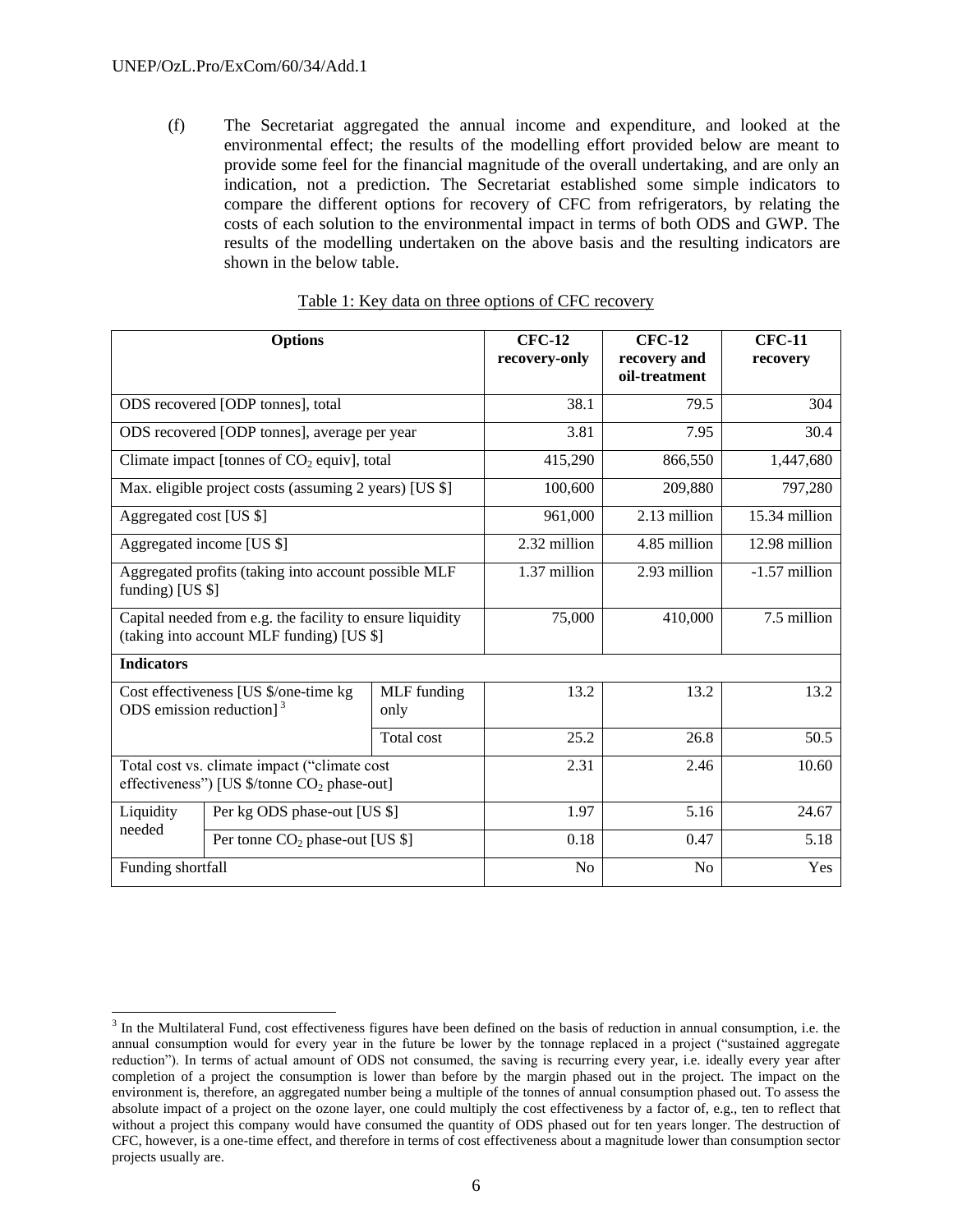- (g) The alternatives of CFC-12 recovery-only and CFC-12 recovery and oil-treatment differ largely in the amount of substance extracted, and in the related cost. They have similar cost effectiveness for the ODS emission reduction and for the climate impact. The CFC-12 recovery and oil-treatment needs significantly higher up-front investment, which leads to an accordingly higher need for liquidity. Both projects make profits in this model, which could be used e.g. to process other refrigerants from appliances collected under the overall undertaking in Mexico, *inter alia* HCFC-22 from air conditioners and the increasing amount of HFC-134a from refrigerators. One could also point out that profits indicate that despite potential fluctuations in prices for VER, losses can still be avoided. Since the option of CFC-12 recovery and oil-treatment produces twice the environmental benefit, the Secretariat would suggest further exploring this particular option.
- (h) Under the assumptions described above, the CFC-11 recovery is a problematic case in the sense that there is, even with funding through VERs, a very significant shortfall of funds in the order of US \$1.57 million. Further, due to high up-front cost the liquidity needs are very high, with an assumed US \$7.5 million due to the need to establish a shredding facility up-front. In comparison to both other alternatives, the CFC-11 recovery is very cost-inefficient. Particularly problematic are also the very high up-front investments, which will tie up significant capital. While the profits from, in particular, the CFC-12 recovery and oil-treatment option might be sufficient to cover the losses of the CFC-11 recovery, the necessary liquidity still has to be provided for a number of years, and there is no room for any volatility in the prices of VERs. This, in the view of the Secretariat is a major problem that resulted in the Secretariat advising UNIDO not to concentrate on the CFC-11 recovery option.
- (i) The Secretariat undertook a number of parameter variations to understand under which circumstances a break even can be achieved for the case of CFC-11 recovery. Evidently, lower assumed cost for the shredding will result in lower overall cost, but the model already assumed cost substantially lower than literature data suggests. While the Secretariat will continue to collect data and adjust its model as necessary, it is unlikely that the destruction cost per refrigerator will drop to a degree where CFC-11 recovery becomes profitable. This becomes clear if one looks at some simplified underlying economics: The amount of 288g of CFC-11 recovered from one refrigerator is equivalent to 1365 kg of  $CO_2$ ; at the current income of US \$5.6 for CAR VERs (i.e. market price of US \$7) per 1000 kg of  $CO<sub>2</sub>$ , the income per refrigerator will be US \$7.64. Even without taking into account further cost such as administration, verification etc., the recovery of the CFC-11 will lead to costs of US \$10 per refrigerator, and its transport and destruction will add a further US \$2 to this amount. This simplified approach already leads to a necessary carbon-price of US \$11 or more to break even, or a reduction in costs for CFC-11 recovery to less than US \$5 per refrigerator; this does not take into account a number of additional costs and yield-reducing factors, which would reduce the economic attractiveness further. Taking into account a number of other costs and risks, the changes in cost for CFC-11 recovery and/or the CAR VERs have to be even more significant.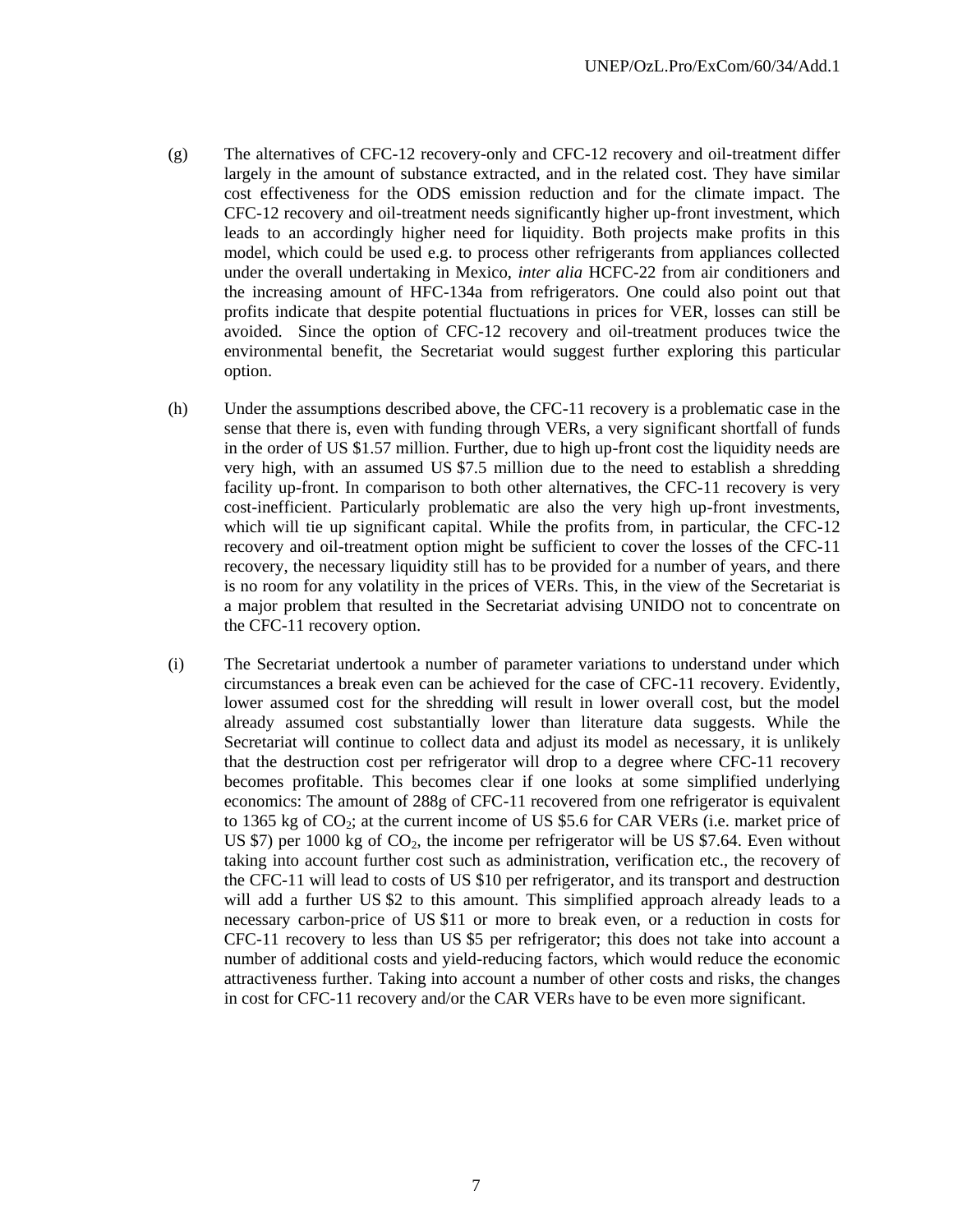(j) On the basis of currently available information as presented above, it appears that the recovery of CFC-11 from refrigerators will, for the foreseeable future, depend on additional funding beyond VERs or availability of disassembly sites; this funding will need to go well beyond providing liquidity for the start-up phase until income from carbon credits are being realised. Using the above figures, it appears that the necessary subsidy will be in the order of US \$4.36 per refrigerator or US \$15 per kg of CFC-11. In reality this figure will be higher in order to account for risk, administration and other costs. The subsidy would be in addition to providing the necessary liquidity for bridging the time until income from sold VERs can pay for the operating cost.

10. On the basis of the above modelling, the Secretariat advised UNIDO to reformulate the project. The eligibility under the existing guidelines only allows funding of the storage, transport and destruction of ODS, not for collection and removing CFCs from refrigerators falls under the category of "collection". While funding for storage, transport and destruction improves further the viability of the overall undertaking, the model shows that significant cash shortfalls of several hundred thousand dollars will take place during the first two years of operation. Realising this, the Secretariat suggested to UNIDO that Mexico could request funding from the special funding facility to cover for the cash shortfalls and return the funds in case of sufficient operating profits, including a risk premium. UNIDO indicated to be interested to explore this way forward further.

11. There are a number of additional questions the Secretariat raised with UNIDO, among them the status of the collection of refrigerators in Mexico and of the legal situation in the country; this information is essential in order to understand whether the project complies with the existing guidelines and whether the quantities assumed to be collected are indeed realistic, which has a direct impact on the viability of the project. Other issues include the possibility to include the destruction of unusable halon from halon-recycling in the project, and whether the ownership of existing stocks of CFC-12 allows that they are destroyed under this project, generating through the selling of VERs funding for further work. These discussions and the associated review of material provided are ongoing at the time of writing of this document. The Secretariat will inform the Executive Committee of the progress achieved.

12. At this point in time the Secretariat would appreciate if the Executive Committee could indicate, through a decision as suggested below, whether the direction suggested by the Secretariat is acceptable.

# **RECOMMENDATION**

- 13. The Executive Committee might wish to consider:
	- (a) Noting the submission by Mexico of a project for the disposal of CFC-12 refrigerant from domestic refrigerators; and
	- (b) Requesting the Secretariat, when further reviewing this project:
		- (i) To take into account the possibility of using the special funding facility to fund activities not eligible under the Multilateral Fund for the collection of ODS, and bridge the time lag between the expenditures for refrigerant recovery and the availability of income from carbon credits;
		- (ii) To arrange that any funding provided by the special funding facility for this project is subsequently recovered through returns from annual operating profits, including an adequate risk and administration premium; and